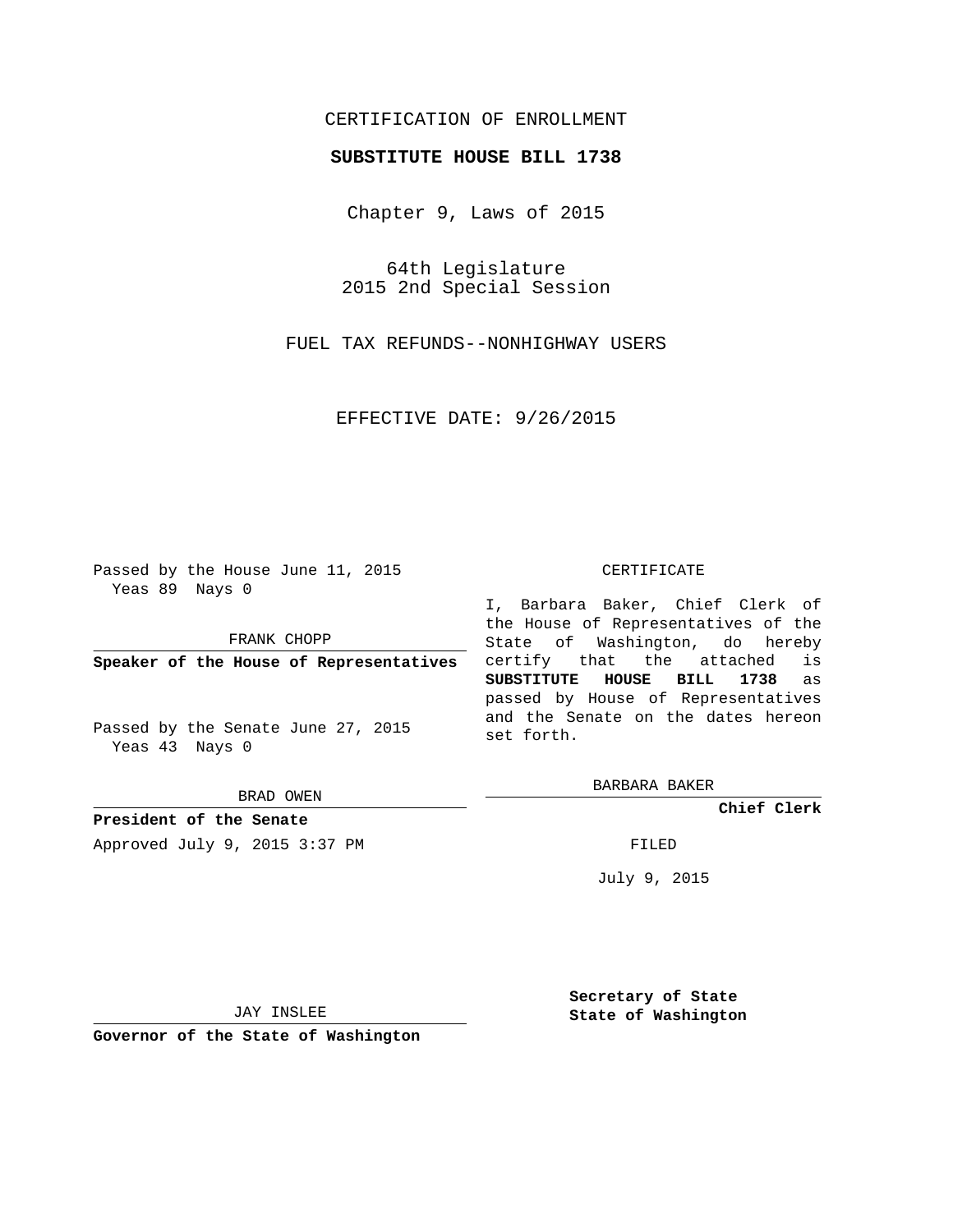## **SUBSTITUTE HOUSE BILL 1738**

Passed Legislature - 2015 2nd Special Session

### **State of Washington 64th Legislature 2015 Regular Session**

**By** House Transportation (originally sponsored by Representatives Orcutt, Clibborn, Hayes, Fey, Hargrove, Farrell, Zeiger, Moscoso, Muri, Condotta, Buys, and Harmsworth)

READ FIRST TIME 02/18/15.

 AN ACT Relating to marine, off-road recreational vehicle, and snowmobile fuel tax refunds based on actual fuel taxes paid; amending RCW 46.09.520, 46.10.530, and 79A.25.070; and creating a new section.

BE IT ENACTED BY THE LEGISLATURE OF THE STATE OF WASHINGTON:

 NEW SECTION. **Sec. 1.** The legislature finds that through statutory mechanisms and voter-approved initiatives, a longstanding commitment has been in place to direct refunds from fuel tax purchases made by boaters, off-road and nonhighway vehicle riders and drivers, and snowmobilers into dedicated nonhighway-purpose accounts that provide infrastructure grants and operating assistance to those nonhighway users.

 The legislature finds that the state departed from its commitment in 2003 and 2005 when motor vehicle fuel tax increases of five cents and nine and one-half cents contained no statutory direction to dedicate the refund percentage from the fourteen and one-half cents of fuel tax purchases made by boaters, off-road and nonhighway vehicle riders and drivers, and snowmobilers into the appropriate 18 nonhighway-purpose user accounts.

 The legislature intends to remedy this problem by fully restoring the refund percentages into nonhighway-purpose accounts established to benefit nonhighway users of fuel. The legislature also intends to

p. 1 SHB 1738.SL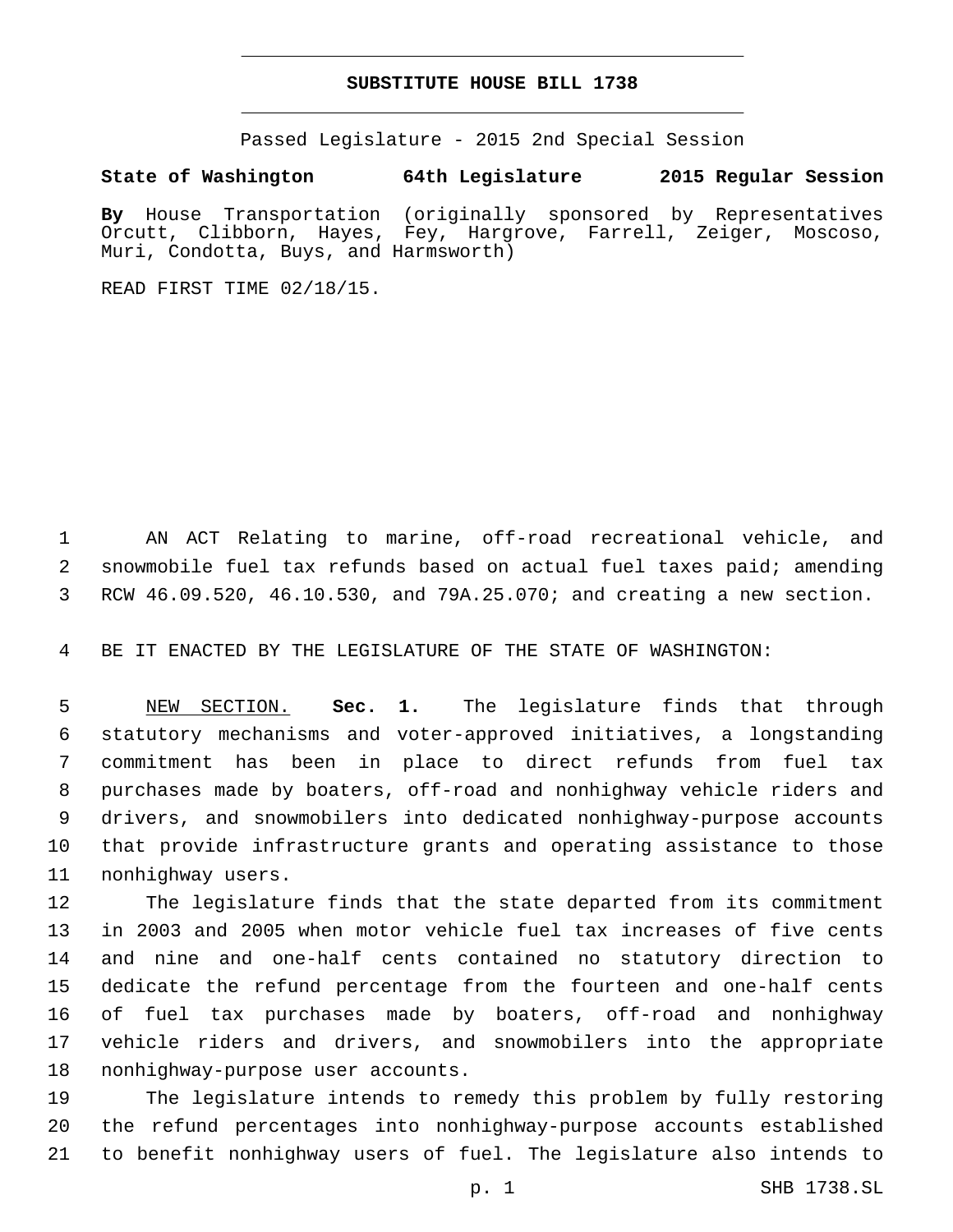honor its commitment when the refund amounts from nonhighway-purpose fuel tax purchases are no longer necessary to repay bonded debt associated with the 2003 and 2005 motor vehicle fuel tax increases. The legislature also intends to specify that as of July 1, 2031, the state will apply the total percentage of nonhighway-purpose fuel tax refunds into the proper nonhighway user accounts for boaters, off-road and nonhighway vehicle riders and drivers, and snowmobilers.

 **Sec. 2.** RCW 46.09.520 and 2013 c 225 s 608 are each amended to 9 read as follows:

 (1) From time to time, but at least once each year, the state treasurer must refund from the motor vehicle fund one percent of the motor vehicle fuel tax revenues collected under chapter 82.38 RCW, 13 based on: (a) A tax rate of:  $((+a))$  (i) Nineteen cents per gallon of 14 motor vehicle fuel from July 1, 2003, through June 30, 2005;  $((+b))$ 15 (ii) twenty cents per gallon of motor vehicle fuel from July 1, 2005, 16 through June 30, 2007;  $((+e))$  (iii) twenty-one cents per gallon of 17 motor vehicle fuel from July 1, 2007, through June 30, 2009;  $((\{d\})$  (iv) twenty-two cents per gallon of motor vehicle fuel from July 1, 19 2009, through June 30, 2011; and  $((e+))$  (v) twenty-three cents per 20 gallon of motor vehicle fuel ((beginning)) from July 1, 2011, ((and 21 thereafter)) through June 30, 2031; and (b) beginning July 1, 2031, and thereafter, the state's motor vehicle fuel tax rate in existence 23 at the time of the fuel purchase, less proper deductions for refunds and costs of collection as provided in RCW 46.68.090.

 (2) The treasurer must place these funds in the general fund as 26 follows:

 (a) Thirty-six percent must be credited to the ORV and nonhighway vehicle account and administered by the department of natural resources solely for acquisition, planning, development, maintenance, and management of ORV, nonmotorized, and nonhighway road recreation facilities, and information programs and maintenance of nonhighway 32 roads;

 (b) Three and one-half percent must be credited to the ORV and nonhighway vehicle account and administered by the department of fish and wildlife solely for the acquisition, planning, development, maintenance, and management of ORV, nonmotorized, and nonhighway road 37 recreation facilities and the maintenance of nonhighway roads;

 (c) Two percent must be credited to the ORV and nonhighway vehicle account and administered by the parks and recreation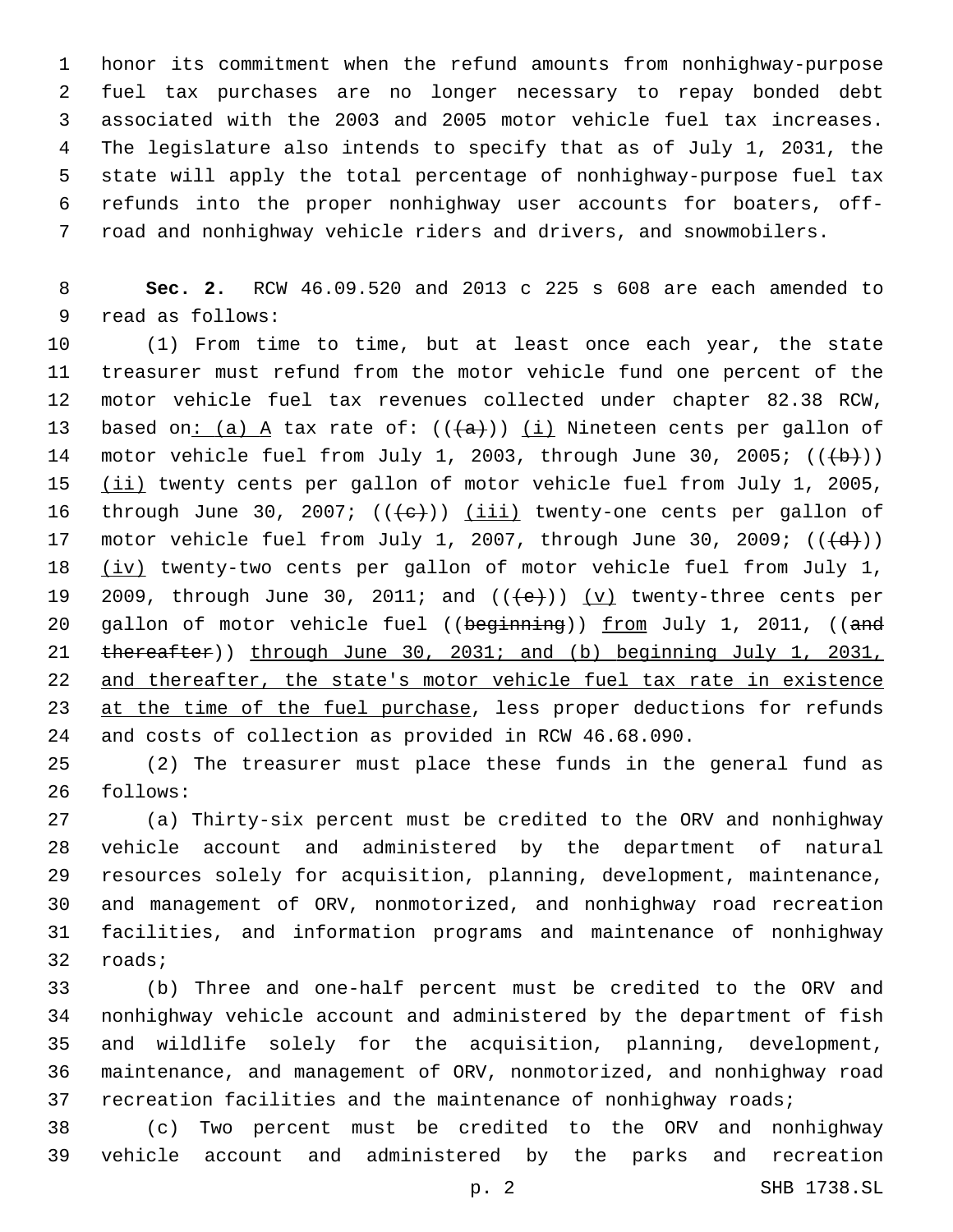commission solely for the acquisition, planning, development, maintenance, and management of ORV, nonmotorized, and nonhighway road 3 recreation facilities; and

 (d) Fifty-eight and one-half percent must be credited to the nonhighway and off-road vehicle activities program account to be administered by the board for planning, acquisition, development, maintenance, and management of ORV, nonmotorized, and nonhighway road recreation facilities and for education, information, and law enforcement programs. The funds under this subsection must be expended in accordance with the following limitations:

 (i) Not more than thirty percent may be expended for education, 12 information, and law enforcement programs under this chapter;

 (ii) Not less than seventy percent may be expended for ORV, nonmotorized, and nonhighway road recreation facilities. Except as provided in (d)(iii) of this subsection, of this amount:

 (A) Not less than thirty percent, together with the funds the board receives under RCW 46.68.045, may be expended for ORV 18 recreation facilities;

 (B) Not less than thirty percent may be expended for nonmotorized recreation facilities. Funds expended under this subsection (2)(d)(ii)(B) are known as Ira Spring outdoor recreation facilities funds; and

 (C) Not less than thirty percent may be expended for nonhighway 24 road recreation facilities;

 (iii) The board may waive the minimum percentage cited in (d)(ii) of this subsection due to insufficient requests for funds or projects that score low in the board's project evaluation. Funds remaining after such a waiver must be allocated in accordance with board 29 policy.

 (3) On a yearly basis an agency may not, except as provided in RCW 46.68.045, expend more than ten percent of the funds it receives under this chapter for general administration expenses incurred in 33 carrying out this chapter.

 (4) During the 2009-2011 fiscal biennium, the legislature may appropriate such amounts as reflect the excess fund balance in the NOVA account to the department of natural resources to install consistent off-road vehicle signage at department-managed recreation sites, and to implement the recreation opportunities on department- managed lands in the Reiter block and Ahtanum state forest, and to the state parks and recreation commission. The legislature finds that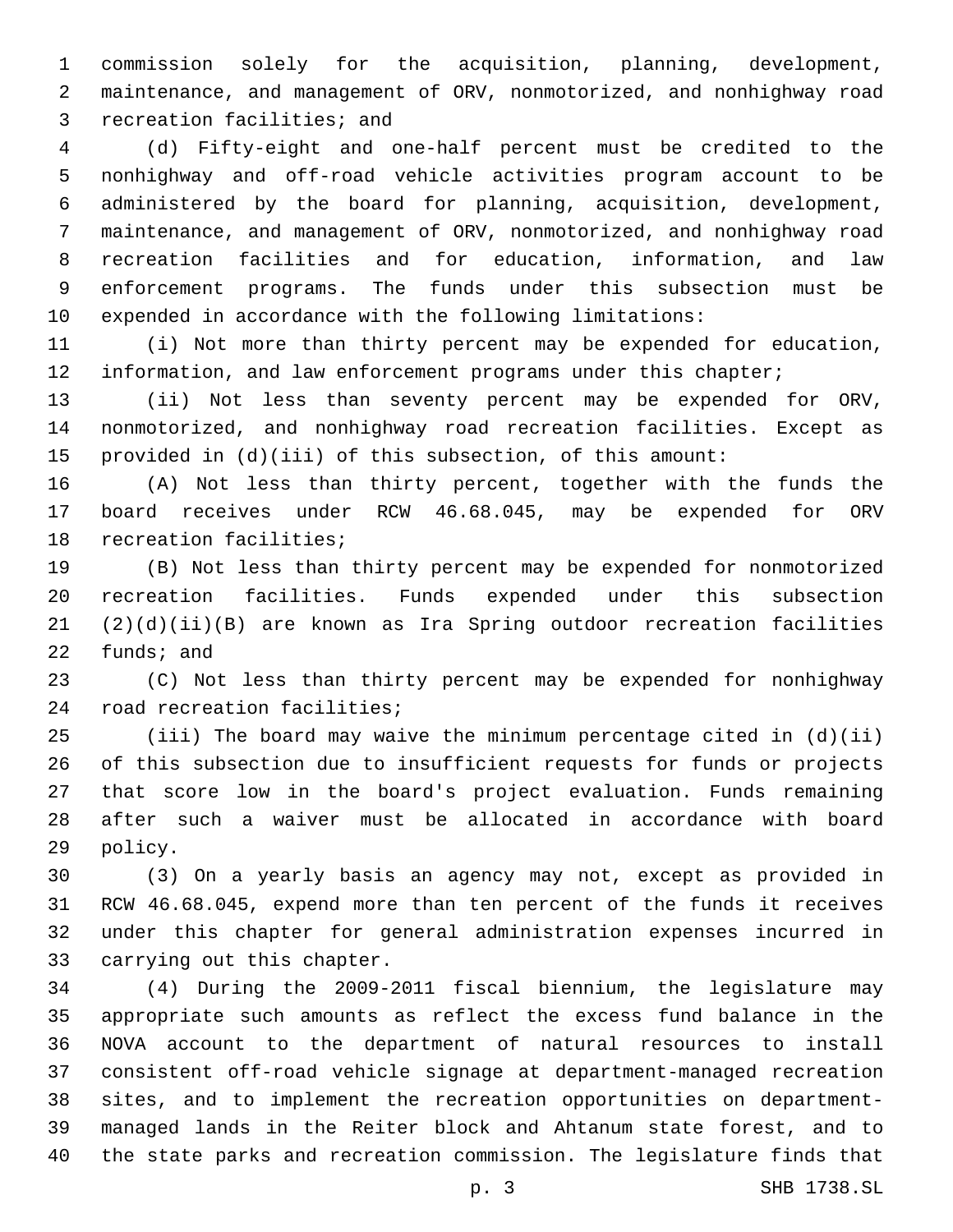the appropriation of funds from the NOVA account during the 2009-2011 fiscal biennium for maintenance and operation of state parks or to improve accessibility for boaters and off-road vehicle users at state parks will benefit boaters and off-road vehicle users and others who use nonhighway and nonmotorized recreational facilities. The appropriations under this subsection are not required to follow the specific distribution specified in subsection (2) of this section.

 **Sec. 3.** RCW 46.10.530 and 2003 c 361 s 408 are each amended to 9 read as follows:

 From time to time, but at least once each four years, the department shall determine the amount of moneys paid to it as motor vehicle fuel tax that is tax on snowmobile fuel. Such determination shall use one hundred thirty-five gallons as the average yearly fuel usage per snowmobile, the number of registered snowmobiles during the 15 calendar year under determination, and: (1) A fuel tax rate of: 16  $((+1))$  (a) Nineteen cents per gallon of motor vehicle fuel from July 17 1, 2003, through June 30, 2005;  $((+2)^{n})$  (b) twenty cents per gallon of motor vehicle fuel from July 1, 2005, through June 30, 2007; 19  $((+3))$   $(c)$  twenty-one cents per gallon of motor vehicle fuel from 20 July 1, 2007, through June 30, 2009;  $((+4))$   $(d)$  twenty-two cents per gallon of motor vehicle fuel from July 1, 2009, through June 30, 22 2011; and  $((+5))$  (e) twenty-three cents per gallon of motor vehicle 23 fuel ((beginning)) from July 1, 2011, ((and thereafter)) through June 24 30, 2031; and (2) beginning July 1, 2031, and thereafter, the state's motor vehicle fuel tax rate in existence at the time of the fuel 26 purchase.

 **Sec. 4.** RCW 79A.25.070 and 2010 c 23 s 3 are each amended to 28 read as follows:

 Upon expiration of the time limited by RCW 82.36.330 for claiming of refunds of tax on marine fuel, the state of Washington shall succeed to the right to such refunds. The director of licensing, after taking into account past and anticipated claims for refunds from and deposits to the marine fuel tax refund account, shall request the state treasurer to transfer monthly from the marine fuel tax refund account an amount equal to the proportion of the moneys in 36 the account representing:  $(1)$  A motor vehicle fuel tax rate of:  $((+1))$  (a) Nineteen cents per gallon of motor vehicle fuel from July 38 1, 2003, through June 30, 2005;  $((+2+))$  (b) twenty cents per gallon

p. 4 SHB 1738.SL